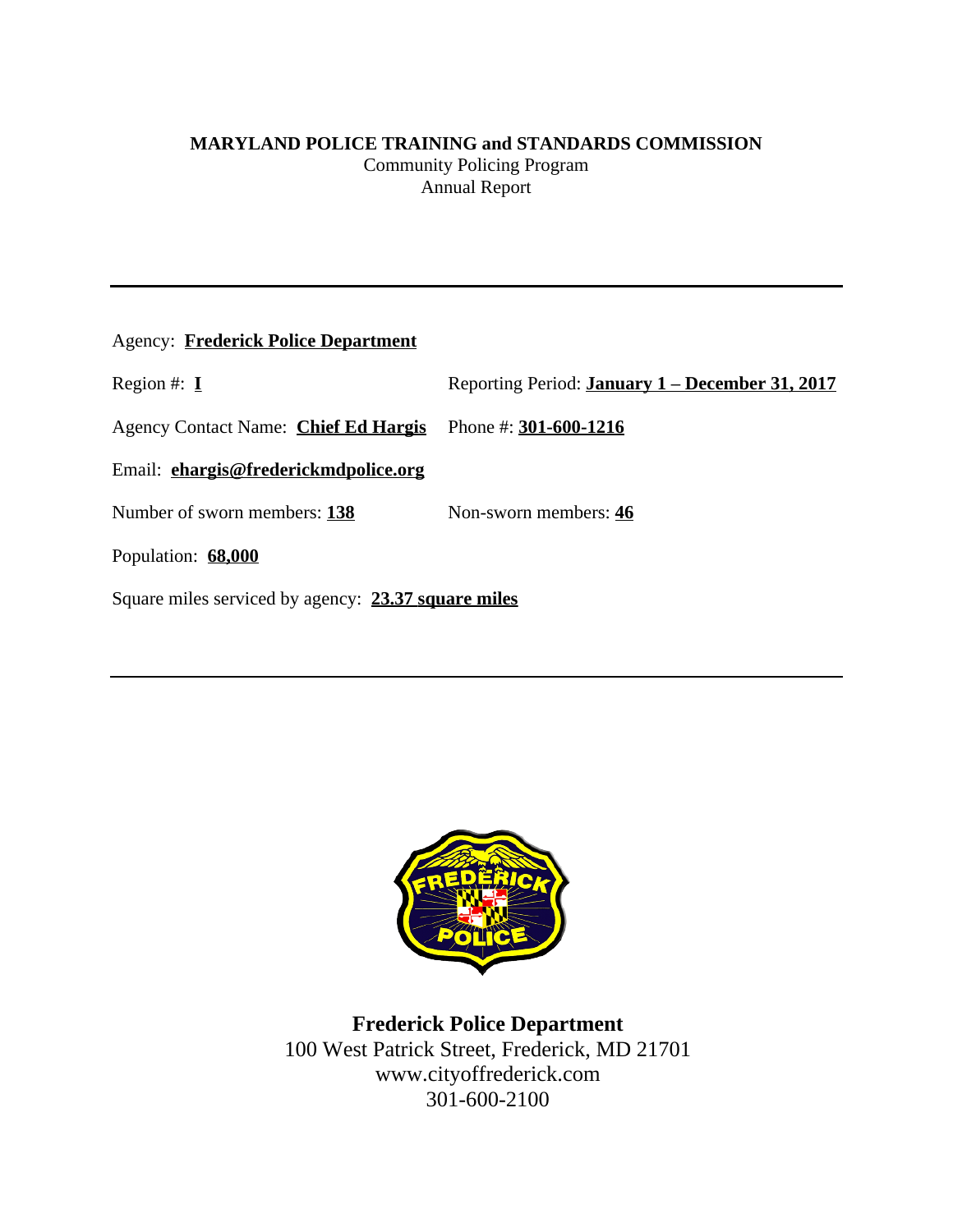The Frederick Police Department is pleased to provide the following information on our community policing programs and initiatives. This report is structured around the Ten Guiding Principles of Community Policing as identified by the U.S. Department of Justice, Office of Community Oriented Policing.

The jurisdiction of the Frederick Police Department is within the City of Frederick. The City, located less than an hour from Washington, D.C. and Baltimore, has over 68,000 residents. Listed in this document are some of the programs and services offered by the Frederick Police Department. Our comprehensive community involvement strategies indicate solid and robust relationships with those we serve. With that being said, we are constantly looking for new opportunities to reach and engage community members. In 2017, departmental members participated in 1,050 community talks, presentations, and events, as well as 3,182 business liaisons interactions.

# **Principal #1 - Crime Prevention is the responsibility of the total community. Principal #2 - The police & community share ownership, responsibility, & accountability for the prevention for crime.**

The Frederick Police Department believes that crime prevention is not the sole responsibility of the department, but must be done in concert with the entire community. We work tirelessly to establish relationships and include all members of the community. These relationships we have found to be mutually beneficial as they allow us to reach as many stakeholder as possible.

Partner Organizations include:

- 
- 
- 
- 
- 
- Frederick County Commission for Women
- Frederick County Health Department
- 
- Frederick Ministerial Society Frederick Rescue Mission Golden Mile Alliance
- 
- 
- Maryland School for the Deaf Mental Health Association Mobile Crisis
- Neighborhood Advisory Councils
- Student Homelessness Initiative Partnership of Frederick County (SHIP)
- 
- Adult Protective Services Advocates for Homeless Families Alan Linton Shelter
	-
	-
	- Child Protective Services <br>
	Community Action Agency <br>
	Downtown Frederick
		-
		- DC Department of Aging FC Fire & Rescue
		-
		-
		-
- Heartly House Housing Authority Human Relations
- Lincoln Resident Council Local Management Board Lucas Village Resident
	-
	- Rotary Clubs of Frederick County Safe Kids Coalition
	- South End Coalition Special Olympics
	- The ARC The Frederick Center Waystation
- 
- Asian American Center Boys & Girls Club Carver Resident Council
- Celebrate Frederick Centro Hispano Child Advocacy Center
	- Partnership
- East End Coalition Faith House Frederick County Coalition for Homelessness
	-
	- FC Liquor Board FC Public Schools
- FC Workforce Services Frederick Mediation Center Frederick Memorial Hospital
	-
	- Commission
	- Council
	-
	-
	-
	-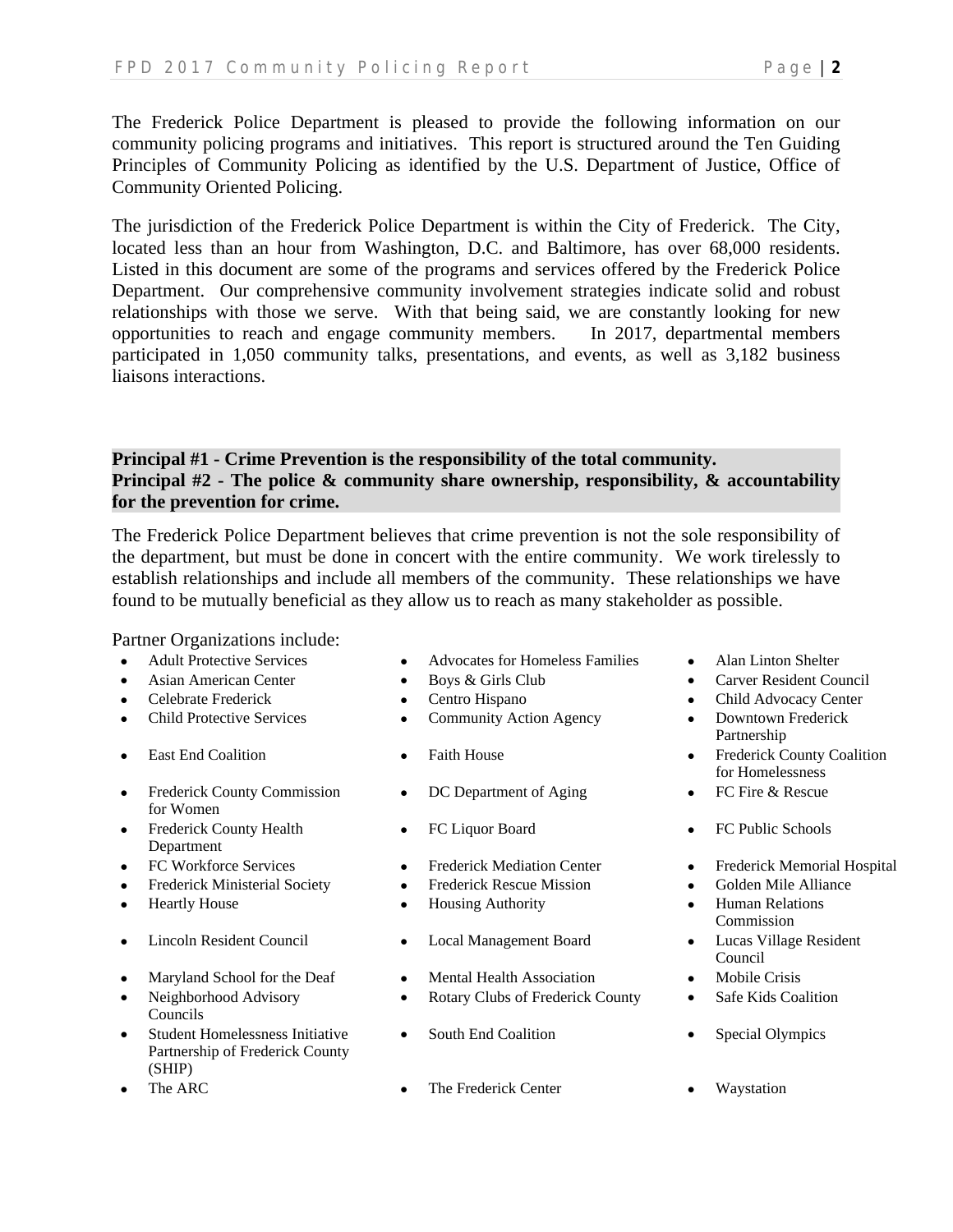The department is also active in the Neighborhood Advisory Council Initiate. The City of Frederick is divided into twelve (12) Neighborhood Advisory Councils (NAC). Each patrol supervisor is assigned a NAC in which they attend monthly / bi-monthly meeting and responsible for problem solving and issues and concerns in that area. A member of the Frederick Police Command Staff is also assigned to each NAC for additional oversight. In 2017, departmental members participated in seventy (70) NAC meetings.

The department also hosts and participates in numerous events throughout the year. These events are aimed at engaging and educating community members. These events include: Citizens Police Academy, Community Crime Summit, National Night Out, PAL Santa Day, Pack a Police Car, and the Youth Police Academy are to name a few.

Our 2<sup>nd</sup> Annual Community Crime Summit was held on March 11, 2017, at the department's training facility on Plant Road. Attendees spent the morning learning about the department's body worn camera program, drugs/heroin, identity theft, gang awareness, human trafficking, FPD programs  $&$  services, and personal  $&$  neighborhood Safety.

The Youth Police Academy, started in 2003, is based on the concept of providing youth the opportunity to see what it is like to be a police officer. This  $3\frac{1}{2}$  hour program has served close to 2500 youth since its inception. Youth spend this time trying on uniforms, watching K9 and Special Response Team demonstrations, processing a crime scene, discovering tools of the trade and attempting a physically agility course.

2017 marked the 4<sup>th</sup> year the department held Pack a Police Car. This event, held in December, is based on a simple premise – park police vehicles at a local big box retailer and collect nonperishable items for the Community Action Food Bank. This past December, on a snowy cold day, we collected so many items that we needed to secure a box truck to transport the items to the food bank.

National Night Out is a nationwide event held on the first Tuesday in August. In 2017, the department held National Night Out at four locations across the city; Lucas Village, Mullinix Park, Hillcrest Park, and Carrollton Park. These events were organized in concert with the Neighborhood Advisory Councils and community members. Each location had activities, static police displays, food, moon bounces, and community organizations.

### **Principal #3 - Police effectiveness is a function of crime control, crime prevention, problem solving, community satisfaction, quality of life, and community engagement.**

The department takes great pride in our effectiveness in problem solving in the community. Every departmental member is committed to making the City of Frederick a great place to live, work, and play.

## **Principal #4 - Mutual trust between the police and the community is essential for effective policing.**

Mutual trust and understanding between the police and the community is essential for effective policing. The Frederick Police department is diligent in being transparent in our actions. We also view each community interactions as an opportunity to build that trust.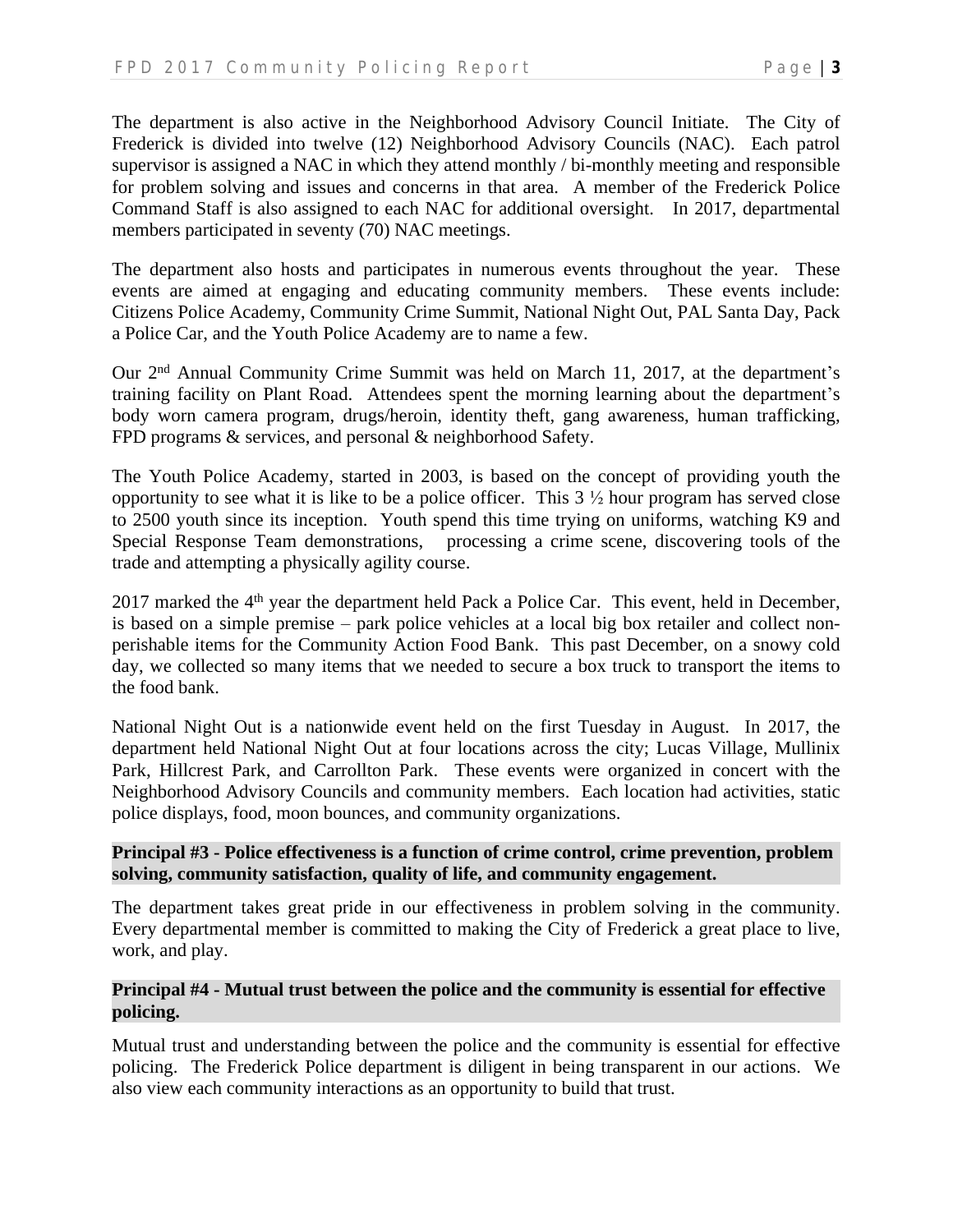### **Principal #5 - Crime prevention must be a flexible, long-term strategy in which the police and community collectively commit to resolving the complex and chronic causes of crime.**

We realize that crime will never go away, but we know the importance of a long-term strategy in concert with the community. Causes of crime are at times complex and require not only police interaction, but also the cooperation of outside agencies and organizations.

## **Principal #6 - Community policing requires the knowledge, access, and mobilization of community resources.**

The Frederick Police Department maintains a list of community resources available to all members of the department. The department also works with community organizations and rely on them in their areas of expertise. Some of these organizations and agencies include the Mental Health Association, Way Station, Health Department, Department of Aging, and Code Enforcement. The agency realizes that we cannot be successful and effective without our community resources.

Back in 2015, the department saw a need in the community for resources geared for youth ages 5-21 and created the Frederick County Youth Resource Guide. This guide is available to all members of the community and is available online. Updated yearly, the guide includes resources for parents and caregivers in the areas of; Family and Youth Services, Hotlines and Crisis, Job Assistance, Mental Health, Drug and Alcohol Treatment, Mentoring Programs, etc. The guide can be downloaded at<http://cityoffrederick.com/DocumentCenter/View/6859>

### **Principal #7 - Community Policing can only succeed when top management, police and government officials enthusiastically support its principles and tenets.**

Everyone at the Frederick Police Department as well as our elected officials support the principals of community policing.

### **Principal #8 - Community policing depends on decentralized, community-based participation in decision making.**

Neighborhood Advisory Council meetings are just one way in which we decentralize our decision making. Command staff and supervisors attend the meetings so the community can be active participants in the process.

### **Principal #9 - Community policing allocates resources and services based on analysis, identification, and projection of patterns and trends, rather than incidents.**

The department uses analytical programs to analyze and identify crime trends and make predictions which allow us to deploy officers in those area. Officers are dispatched to the areas identified to reduce and prevent crimes. The analytical software we use is PredPol. The software identifies where and when crime is most likely to occur.

**Principal #10 - Community policing requires an investment in training with special attention to problem analysis and problem solving, facilitation, community organization, communication, mediation and conflict resolution, resource identification and use, networking and linkages, and cross-cultural competency.**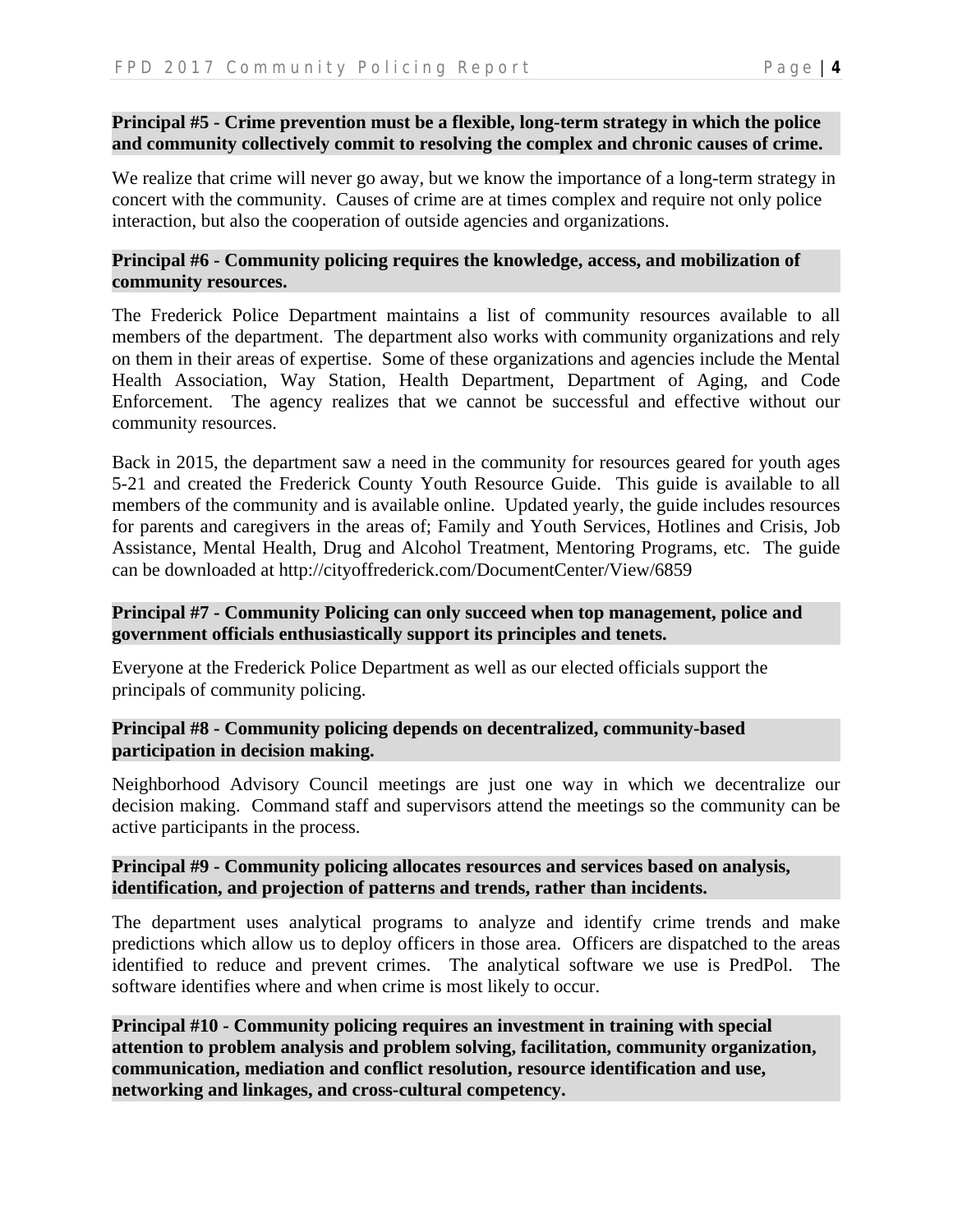In 2017, Dr. James T. Reese presented his motivational seminar to all departmental members. The seminar was based on transforming jobs from mere pensions to passions as well as coping with change and dealing with adversity. Along with the presentation from Dr. Reece, members of the department are encouraged to enroll is various training opportunities to its members. Additionally, our Public Information and Outreach Coordinator has been trained through Community Mediation Maryland and provides mediation services when needed.



For more information on programs and services offered by the